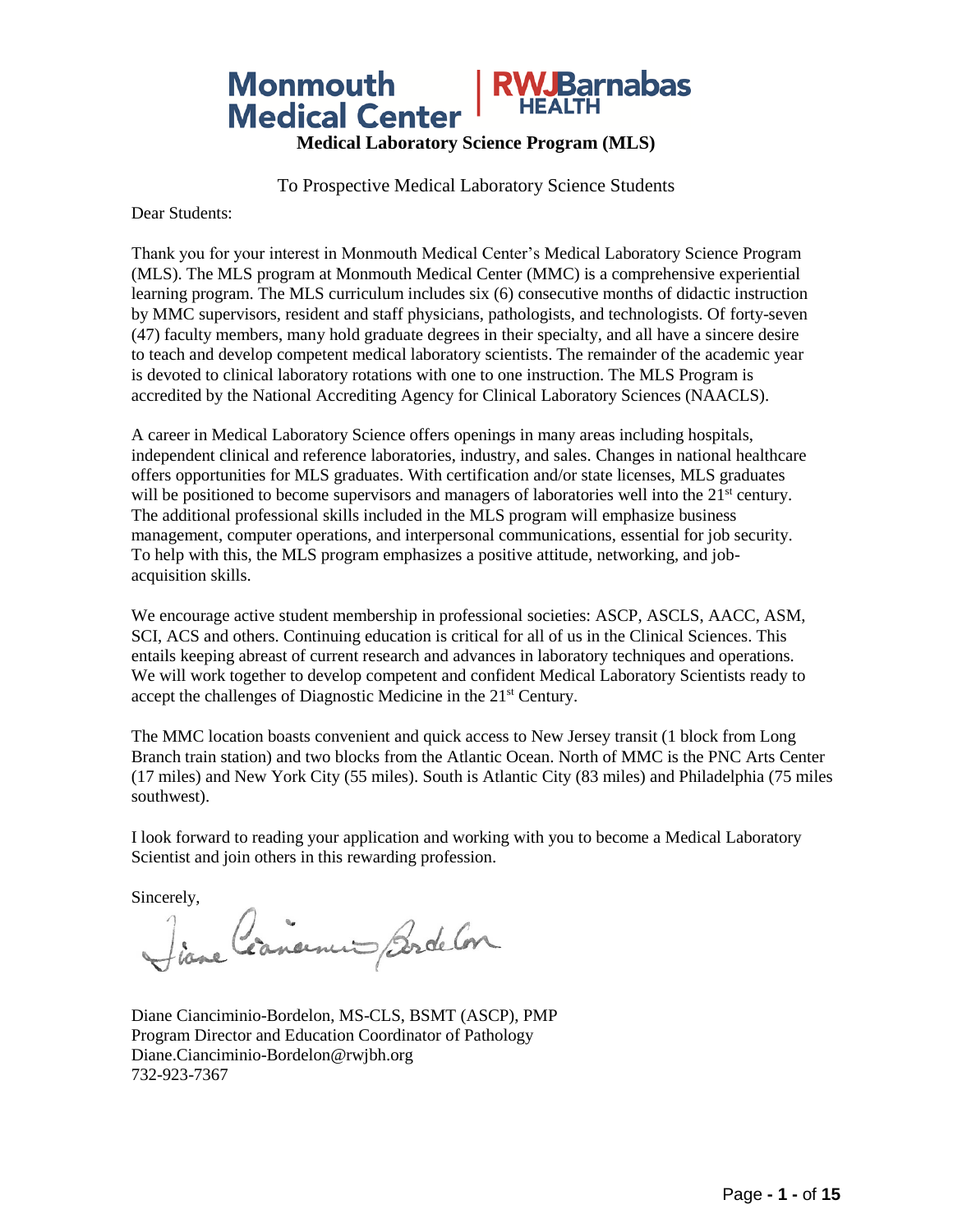Date Received at MMC:



**Monmouth Medical Center Medical Laboratory Science Program Department of Pathology 300 Second Avenue, Long Branch, NJ 07740 Attn: Diane Cianciminio-Bordelon Diane.Cianciminio-Bordelon@rwjbh.org**

**Application for Admission to session beginning August 20\_\_\_ (Year)**

Application Packet contents include:

- Application (pg. 2-6)
- Letter of Interest (pg. 5)
- Three (3) letters of recommendation (pg. 7-15)
- Additional requirement Official transcript(s) for all academic institutions attended

Instructions for packet submission (pg. 6)

| Last Name:                                                                  | <b>First Name:</b>           | Middle Name/Initial |
|-----------------------------------------------------------------------------|------------------------------|---------------------|
|                                                                             |                              |                     |
| Address:                                                                    | Phone# & Email address       |                     |
|                                                                             |                              |                     |
| American Citizen (please check one):                                        |                              |                     |
| $Yes$ <sub>____</sub>                                                       |                              |                     |
| No ______ (If no, indicate if you have a permanent visa/proof of residency) |                              |                     |
| Current Status (please check one):                                          |                              |                     |
| Enrolled in MLS/MT program: _____                                           | Univ./College Name:          |                     |
|                                                                             | Academic Advisor Name:       |                     |
|                                                                             | <b>Advisor Contact Info:</b> |                     |
|                                                                             |                              |                     |
| Earned or will earn a baccalaureate degree                                  |                              |                     |
| prior to MMC's MLS internship program: Univ./College Name:                  |                              |                     |
|                                                                             | Date earned:                 |                     |
|                                                                             |                              |                     |
|                                                                             |                              |                     |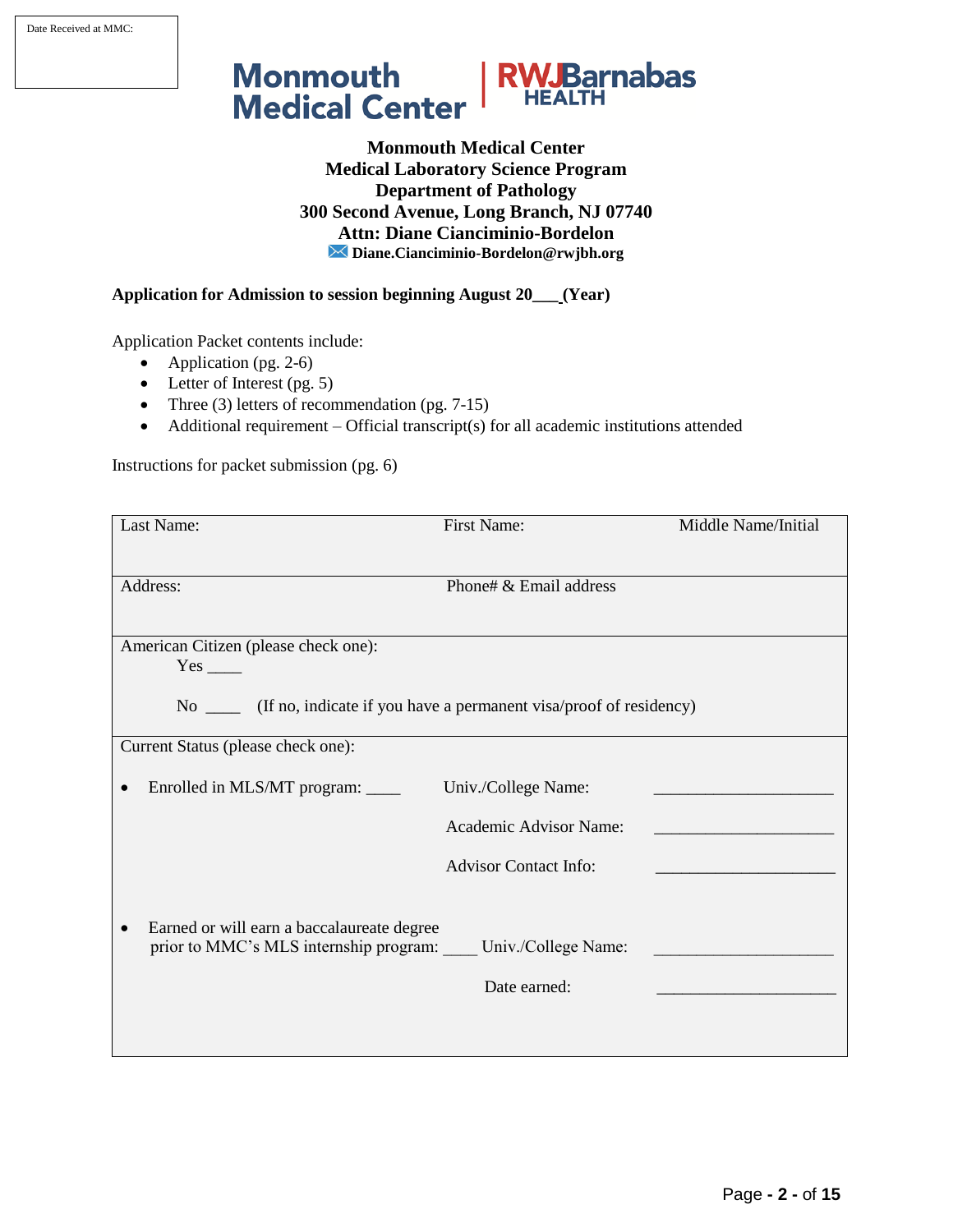### **Academic History** (please list all):

| University/College | <b>Major</b> | Graduation | <b>Degree</b> |
|--------------------|--------------|------------|---------------|
|                    |              |            |               |
|                    |              |            |               |
|                    |              |            |               |
|                    |              |            |               |
|                    |              |            |               |

#### **Listing of Current and Planned Academic Program**

For applicants currently enrolled or plan to enroll and complete prior to Monmouth Medical Center's School of Medical Laboratory Science program, list current and future courses lists in the table below. \*

| <b>Semester</b> | <b>Course List</b> |
|-----------------|--------------------|
| Current         |                    |
|                 |                    |
|                 |                    |
|                 |                    |
|                 |                    |
|                 |                    |
| Future          |                    |
|                 |                    |
|                 |                    |
|                 |                    |
|                 |                    |
|                 |                    |

\*Provide course grades at semester's end.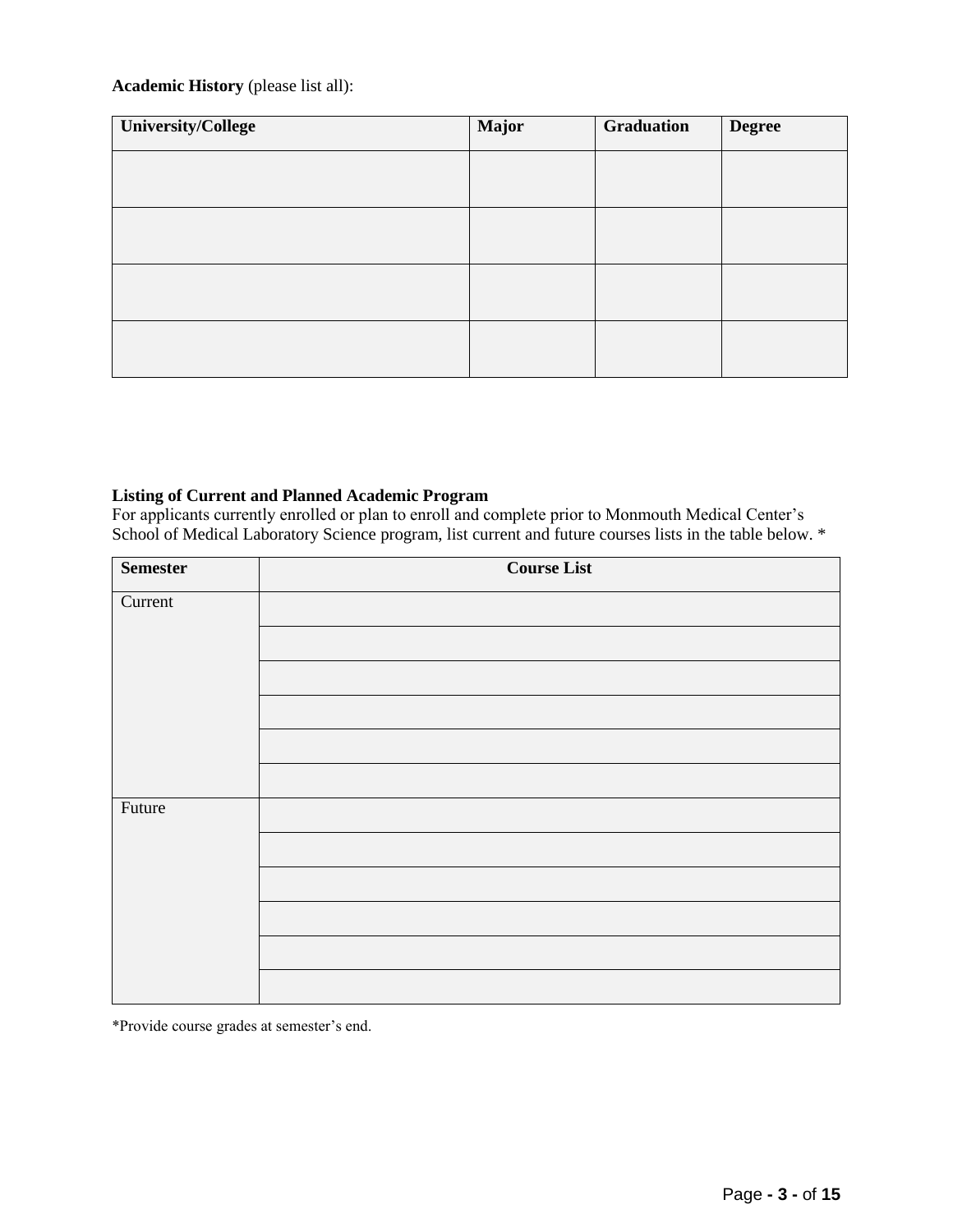| <b>Employment/Volunteer Record:</b> (current position first)<br>Name & Address                                                           | Title of Position                                                                                                    | Type of Work                                                                                                                                                                                                                         | Date Employed |
|------------------------------------------------------------------------------------------------------------------------------------------|----------------------------------------------------------------------------------------------------------------------|--------------------------------------------------------------------------------------------------------------------------------------------------------------------------------------------------------------------------------------|---------------|
| the control of the control of the control of the control of the control of<br><u> 1989 - Johann Barn, amerikansk politiker (d. 1989)</u> |                                                                                                                      | <u> 1980 - Johann Harry Harry Harry Harry Harry Harry Harry Harry Harry Harry Harry Harry Harry Harry Harry Harry Harry Harry Harry Harry Harry Harry Harry Harry Harry Harry Harry Harry Harry Harry Harry Harry Harry Harry Ha</u> |               |
|                                                                                                                                          |                                                                                                                      |                                                                                                                                                                                                                                      |               |
| Have you had any previous laboratory or hospital experience?                                                                             |                                                                                                                      |                                                                                                                                                                                                                                      |               |
|                                                                                                                                          |                                                                                                                      |                                                                                                                                                                                                                                      |               |
|                                                                                                                                          | <u> 1989 - Andrea Santa Andrea Andrea Santa Andrea Andrea Andrea Andrea Andrea Andrea Andrea Andrea Andrea Andre</u> |                                                                                                                                                                                                                                      |               |
|                                                                                                                                          |                                                                                                                      |                                                                                                                                                                                                                                      |               |
|                                                                                                                                          |                                                                                                                      |                                                                                                                                                                                                                                      |               |
|                                                                                                                                          |                                                                                                                      |                                                                                                                                                                                                                                      |               |
|                                                                                                                                          |                                                                                                                      |                                                                                                                                                                                                                                      |               |

**References: provide three references** (at least one from a science instructor or advisor).

| <b>Name</b> | <b>Title</b> | <b>Contact Information</b> |
|-------------|--------------|----------------------------|
|             |              |                            |
|             |              |                            |
|             |              |                            |
|             |              |                            |
|             |              |                            |
|             |              |                            |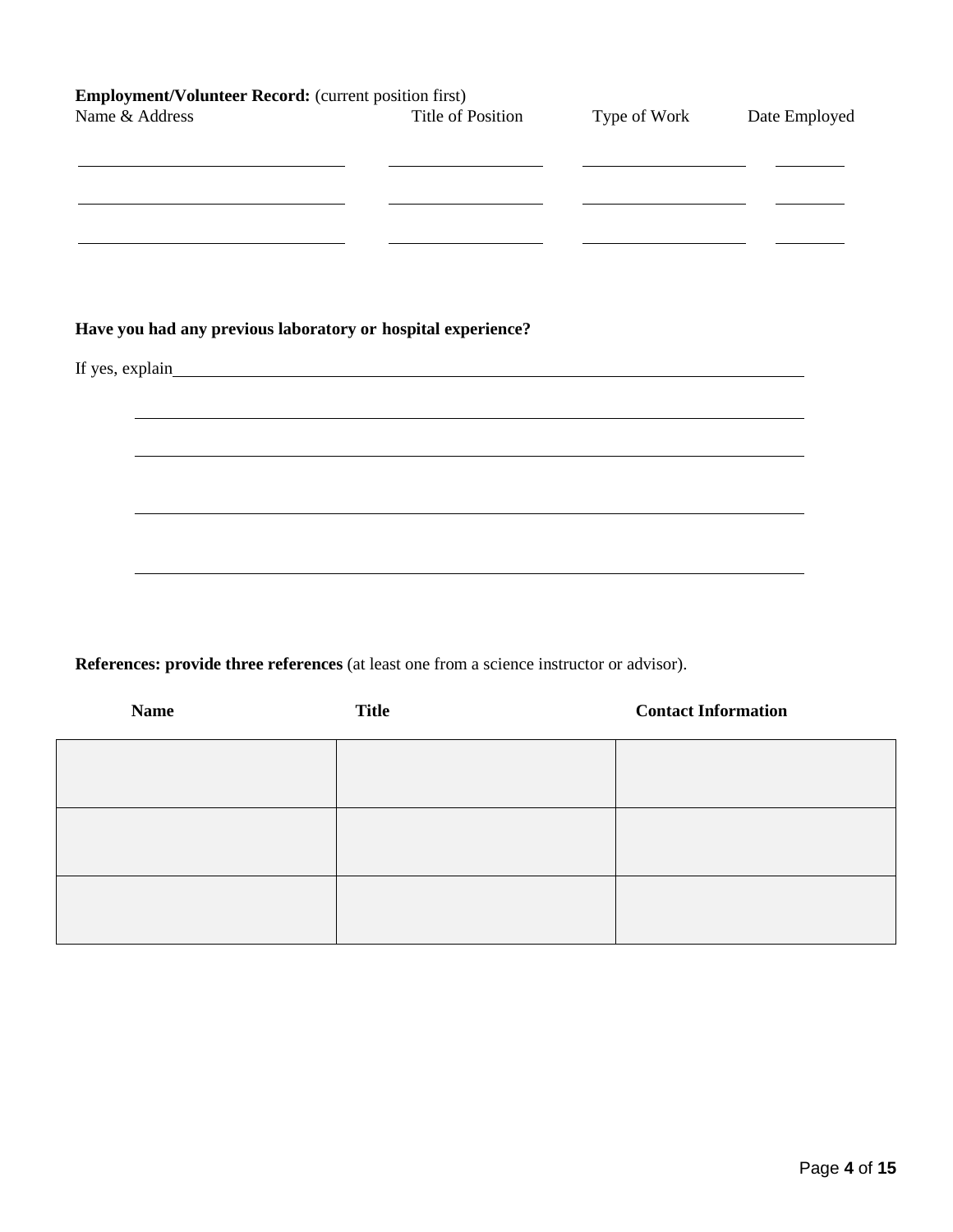## **LETTER OF INTEREST**

**In the space below, submit a statement of your interest in Medical Laboratory Science (feel free to attach an additional sheet if necessary).**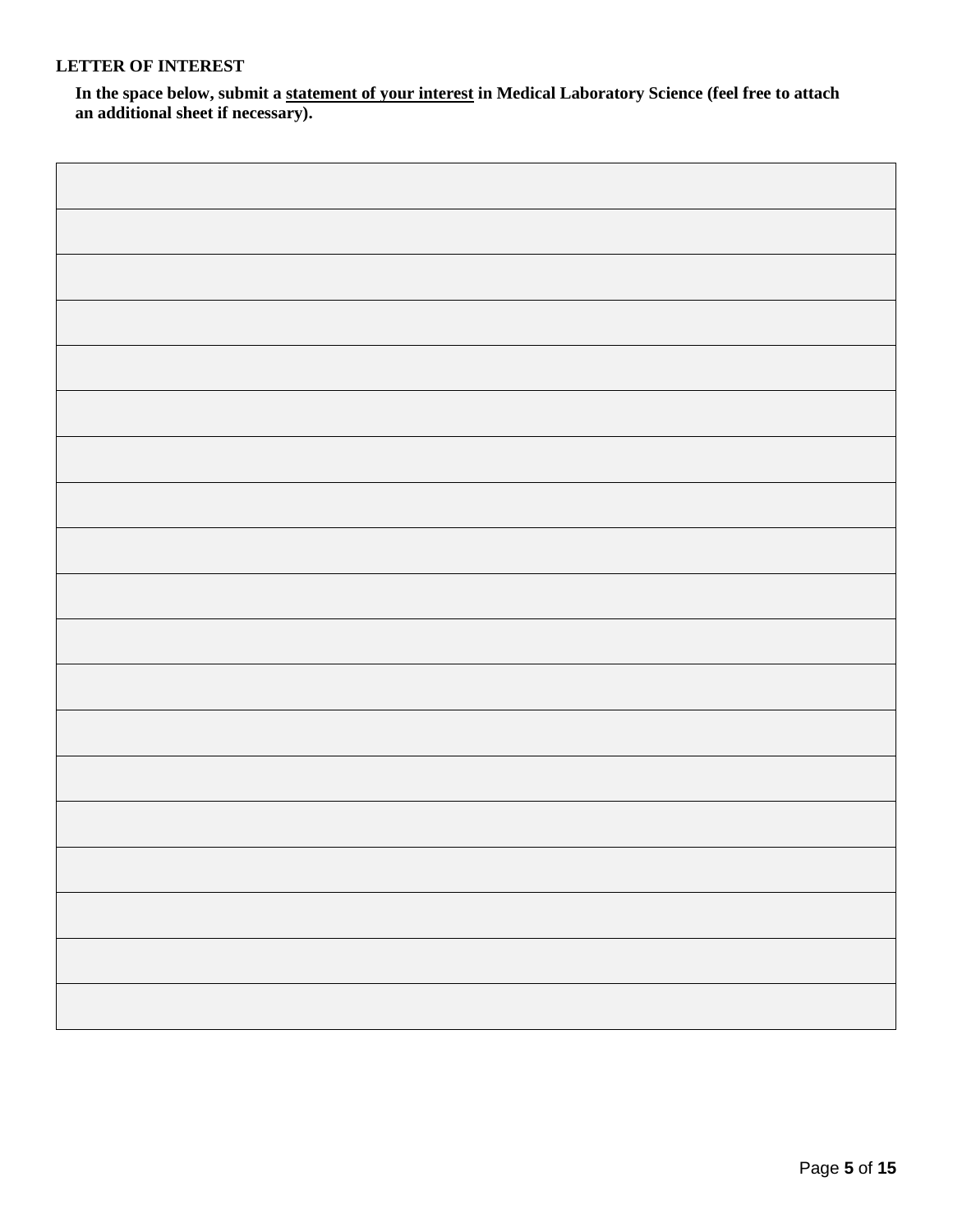**I hereby apply to Monmouth Medical Center School of Medical Laboratory Science and certify that the above statements are true to the best of my knowledge. If accepted, I agree to comply with and be governed by any and all MMC policies, procedures, rules and regulations.**

**Date** Signature

#### **Submission Instructions:**

| <b>Submission Requirements:</b> | <b>Submitted to MMC Program Director by:</b>                    |
|---------------------------------|-----------------------------------------------------------------|
| <b>Application Form</b>         | Applicant                                                       |
| Letter/Statement of Interest    | Applicant                                                       |
| Letters of Recommendation       | Evaluator                                                       |
| All Transcript $(s)$            | Academic Institution (electronically – see instructions below)* |

\*Request the official transcript sent electronically to [Diane.Cianciminio-Bordelon@rwjbh.org.](mailto:Diane.Cianciminio-Bordelon@rwjbh.org) If must be mailed, have it sent directly to Program Director at Monmouth Medical Center.

### **Mail Documentation to:**

Monmouth Medical Center Medical Laboratory Science Program Department of Pathology 300 Second Avenue Long Branch, NJ 07740 Attn: Diane Cianciminio-Bordelon

### **Questions?**

Contact: Diane Cianciminio-Bordelon Program Director and Education Coordinator of Pathology [Diane.Cianciminio-Bordelon@rwjbh.org](mailto:esu@barnabashealth.org) 732-923-7367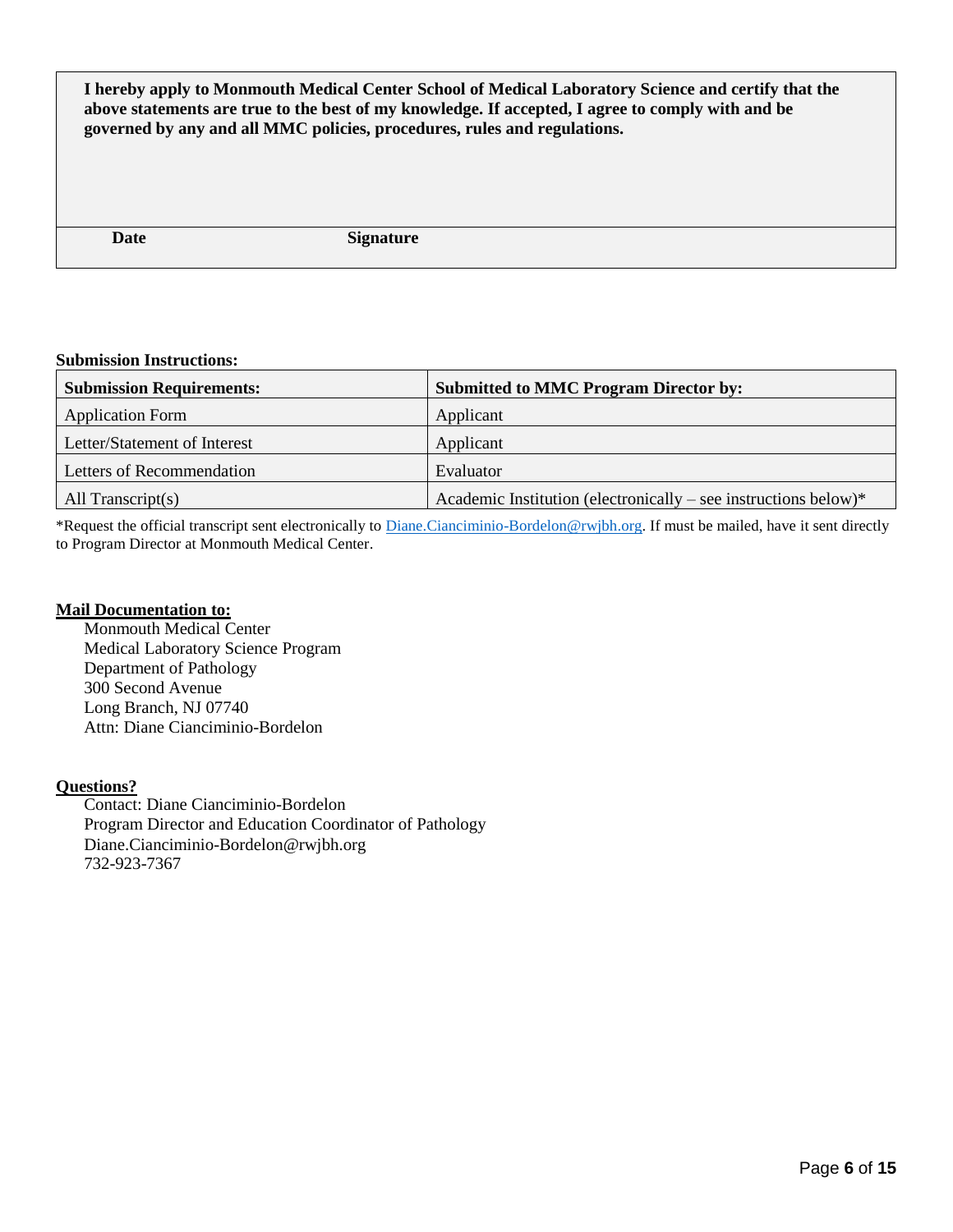

# **MEDICAL LABORATORY SCIENCE PROGRAM LETTER OF RECOMMENDATION (Reference #1)**

has applied to our Medical Laboratory Science Program. In order to facilitate our decision for his/her acceptance, please complete the enclosed form and provide appropriate comments in the space below. Your assessment of this applicant will greatly assist the Admissions Committee in its decision. The recommendations are an important part of the application process and your time in furnishing this information is greatly appreciated.

### **CANDIDATE EVALUATION FORM**

Please check the appropriate numeric value corresponding to the applicant's level of qualification. If you are an educator, please rate the applicant in comparison to all the students you have known

| Rating<br>Scale: |   | Exceptional (Top 5%)                                                  | ∠   | Average- Competent and acceptable proficiency<br>(Second quartile) |
|------------------|---|-----------------------------------------------------------------------|-----|--------------------------------------------------------------------|
|                  | Д | Excellent-Exceeds requirements (Top 10%)                              |     | Below Average-Does not meet requirements<br>(Bottom 50%)           |
|                  |   | Above average- Competent and acceptable<br>proficiency (Top quartile) | N/A | Unable to determine or not applicable to the<br>candidate          |

|                                                                         | <b>RATING</b> |   |   |              |   |     |
|-------------------------------------------------------------------------|---------------|---|---|--------------|---|-----|
|                                                                         | 5             | 4 | 3 | $\mathbf{2}$ | 1 | N/A |
| Intellectual ability:                                                   |               |   |   |              |   |     |
| Able to efficiently assimilate and recall large amounts of information; |               |   |   |              |   |     |
| able to grasp and understand complex concepts.                          |               |   |   |              |   |     |
| Problem-solving ability:                                                |               |   |   |              |   |     |
| Able to identify, analyze and solve problems                            |               |   |   |              |   |     |
| <b>Originality &amp; Imagination:</b>                                   |               |   |   |              |   |     |
| Able to see and define new perspectives and approaches; able to         |               |   |   |              |   |     |
| develop innovative and creative solutions                               |               |   |   |              |   |     |
| Independence & Resourcefulness:                                         |               |   |   |              |   |     |
| Able to use resources at hand and develop new ones as needed;           |               |   |   |              |   |     |
| works on task without direct supervision; able to effectively engage    |               |   |   |              |   |     |
| in self-study                                                           |               |   |   |              |   |     |
| <b>Industriousness &amp; Self Discipline:</b>                           |               |   |   |              |   |     |
| Demonstrates perseverance, diligence, and determination in              |               |   |   |              |   |     |
| performing a task; possesses focus and a strong work ethic; takes       |               |   |   |              |   |     |
| pride in producing high-quality work                                    |               |   |   |              |   |     |
| <b>Motivation &amp; Positivity:</b>                                     |               |   |   |              |   |     |
| Keen, enthusiastic, and intense learner; volunteers for extra work and  |               |   |   |              |   |     |
| demanding assignments; displays an energizing optimism                  |               |   |   |              |   |     |
| <b>Resilience &amp; Adaptability:</b>                                   |               |   |   |              |   |     |
| Demonstrates tolerance of stressful environments, including the         |               |   |   |              |   |     |
| ability to handle heavy academic workloads; able to adapt effectively   |               |   |   |              |   |     |
| to changing situations; recovers from setbacks; copes with pressures    |               |   |   |              |   |     |
| and tensions                                                            |               |   |   |              |   |     |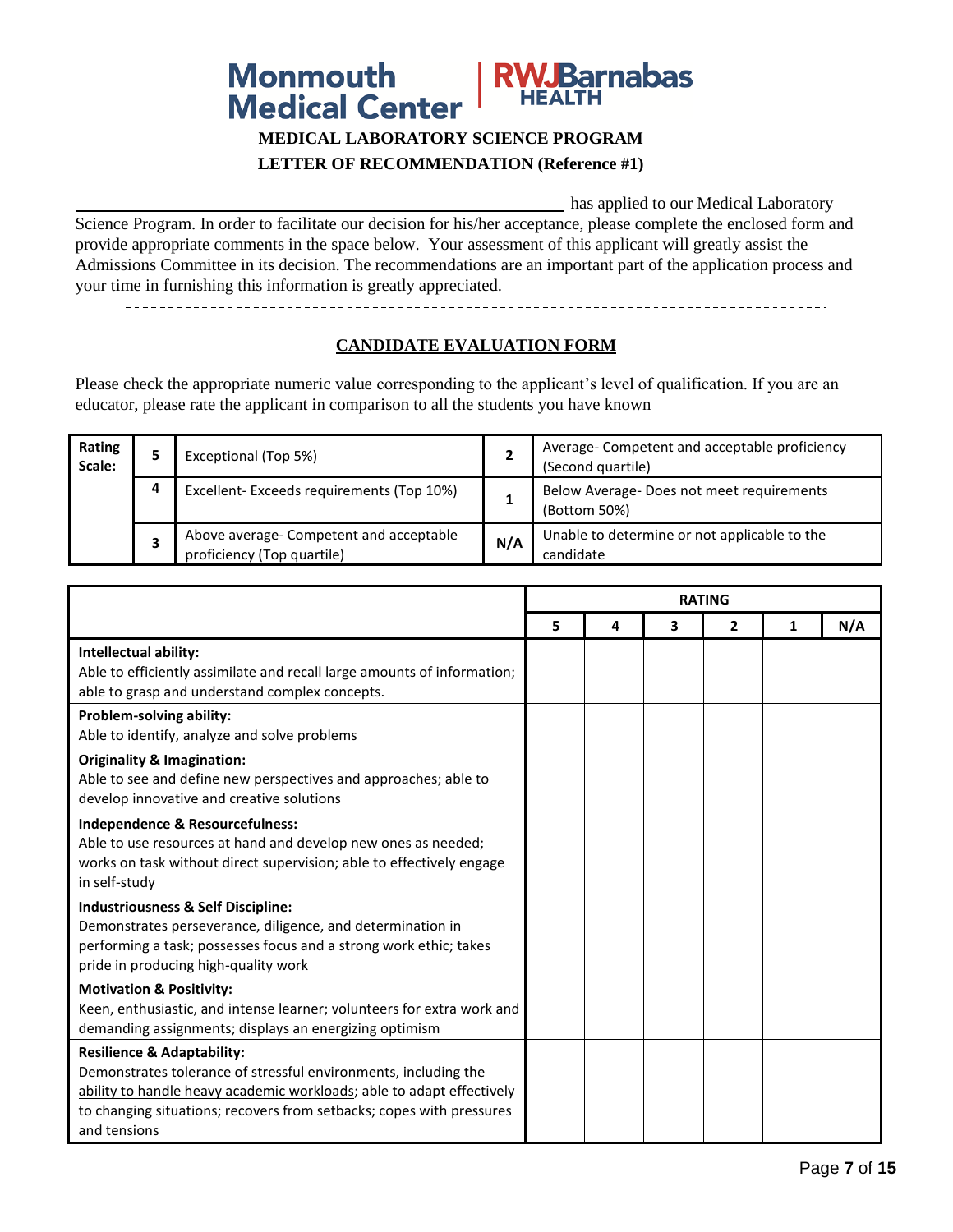|                                                                                                                                                                                                                                                            | <b>RATING</b> |   |   |   |   |     |
|------------------------------------------------------------------------------------------------------------------------------------------------------------------------------------------------------------------------------------------------------------|---------------|---|---|---|---|-----|
|                                                                                                                                                                                                                                                            | 5             | 4 | 3 | 2 | 1 | N/A |
| <b>Ethical Responsibility:</b><br>Behaves in an honest manner; cultivates personal and academic<br>integrity; adheres to principles resists peer pressure to engage in<br>unethical behavior and encourages others to behave in honest and<br>ethical ways |               |   |   |   |   |     |
| <b>Reliability &amp; Maturity:</b><br>Fulfills assignments/ projects in a timely and satisfactory manner;<br>takes responsibility for personal actions and performance                                                                                     |               |   |   |   |   |     |
| <b>Capacity for improvement:</b><br>Sets goals for continuous improvement and for learning new<br>concepts and skills; engages in reflective practice for improvement;<br>solicits and responds appropriately to feedback.                                 |               |   |   |   |   |     |
| Teamwork:<br>Works collaboratively and harmoniously with others to achieve<br>shared goals; shares information and knowledge with others; builds<br>a climate of trust and productive learning                                                             |               |   |   |   |   |     |
| <b>Communication skills:</b><br>Effectively conveys information to others using spoken words and<br>sentences; listens effectively; recognizes potential communication<br>barriers and adjusts approach or clarifies information as needed.                |               |   |   |   |   |     |
| <b>Motivation for the Medical Technology Profession</b>                                                                                                                                                                                                    |               |   |   |   |   |     |

# **Please summarize your recommendation of this applicant by choosing one of the following statements:**

| Outstanding: I feel that this applicant is an outstanding candidate for the MMC-MLS program. This applicant has<br>the strong capacity for performing at the honors level; and will not only excel in, but also be an asset to the<br>program. I expect this individual to pass the National Board Certification Exam with great success and become an<br>exceptional laboratory technologist.<br>****Note: this category is reserved for only the best of the best students (top 2% of all students) |
|-------------------------------------------------------------------------------------------------------------------------------------------------------------------------------------------------------------------------------------------------------------------------------------------------------------------------------------------------------------------------------------------------------------------------------------------------------------------------------------------------------|
| Excellent: I feel that this applicant is an excellent candidate for the MMC-MLS program. I expect the<br>applicant to do very well in the program, pass the National Board Certification Exam, and become an<br>excellent laboratory technologist.                                                                                                                                                                                                                                                    |
| Good: I feel that this applicant is a good candidate for the MMC-MLS program. I believe this applicant cam succeed<br>in the program and pass the National Board Certification Exam with a positive attitude, persistence, and extra work.<br>I believe this applicant has the capacity to become a good laboratory technologist.                                                                                                                                                                     |
| Reservations: I have reservations about this applicant. I believe this applicant is likely to experience<br>problems in the MMC-MLT/MLS program and/or passing the National Board Certification Exam and/or<br>becoming a laboratory technologist. (Please explain on next page.)                                                                                                                                                                                                                     |
| Not Recommended: (Please explain on next page.)                                                                                                                                                                                                                                                                                                                                                                                                                                                       |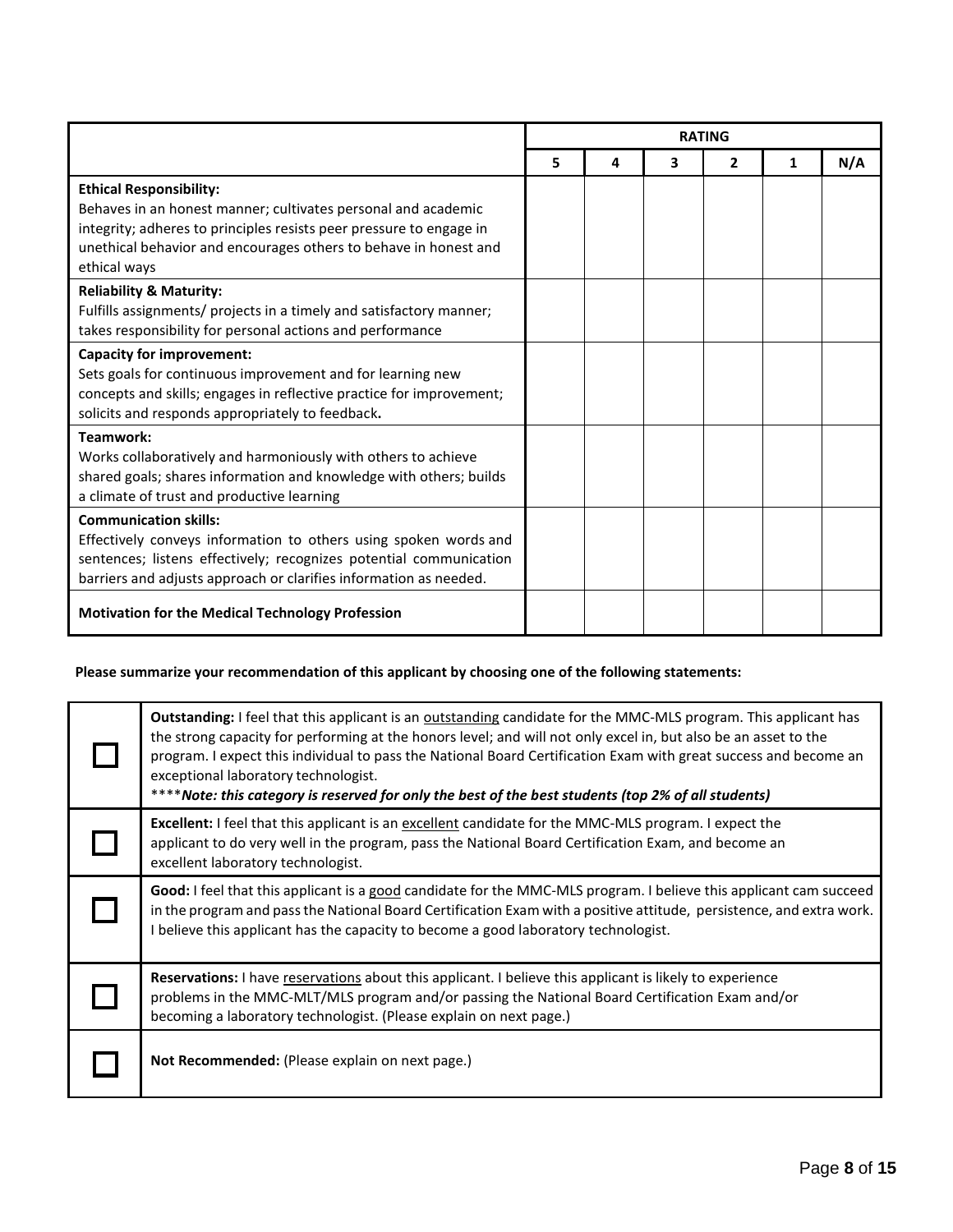Please comment on the suitability of the applicant for the MMC MLS Program. Elaborate on any of your preceding checklist ratings. We are particularly interested in the applicant's character, maturity, independence, values, and any special talent or quality that the applicant possesses specifically related to a career in healthcare and the medical laboratory profession. Please comment also on the student's potential for achievement, which has not yet been realized, and on possible weaknesses or limitations. You may use this page or attach a letter. If you attach a letter of recommendation, please also include your signature on both the letter and on this form.

| Under what circumstances have you been associated with the applicant? |        |       |  |
|-----------------------------------------------------------------------|--------|-------|--|
|                                                                       |        |       |  |
| How long have you known the applicant?                                |        |       |  |
| Evaluator's Name:                                                     |        |       |  |
|                                                                       |        |       |  |
| Title:                                                                |        |       |  |
| <b>Academic Institution/Business:</b>                                 |        |       |  |
|                                                                       |        |       |  |
| Contact information:                                                  |        |       |  |
| Email:                                                                | Phone: |       |  |
|                                                                       |        |       |  |
| Evaluator's Signature:                                                |        | Date: |  |
|                                                                       |        |       |  |
|                                                                       |        |       |  |
|                                                                       |        |       |  |

## **Please return completed letter of recommendation to:**

Program of Medical Laboratory Science, Department of Clinical Pathology Monmouth Medical Center 300 Second Ave; Long Branch, NJ 07740 Attn: Diane Cianciminio-Bordelon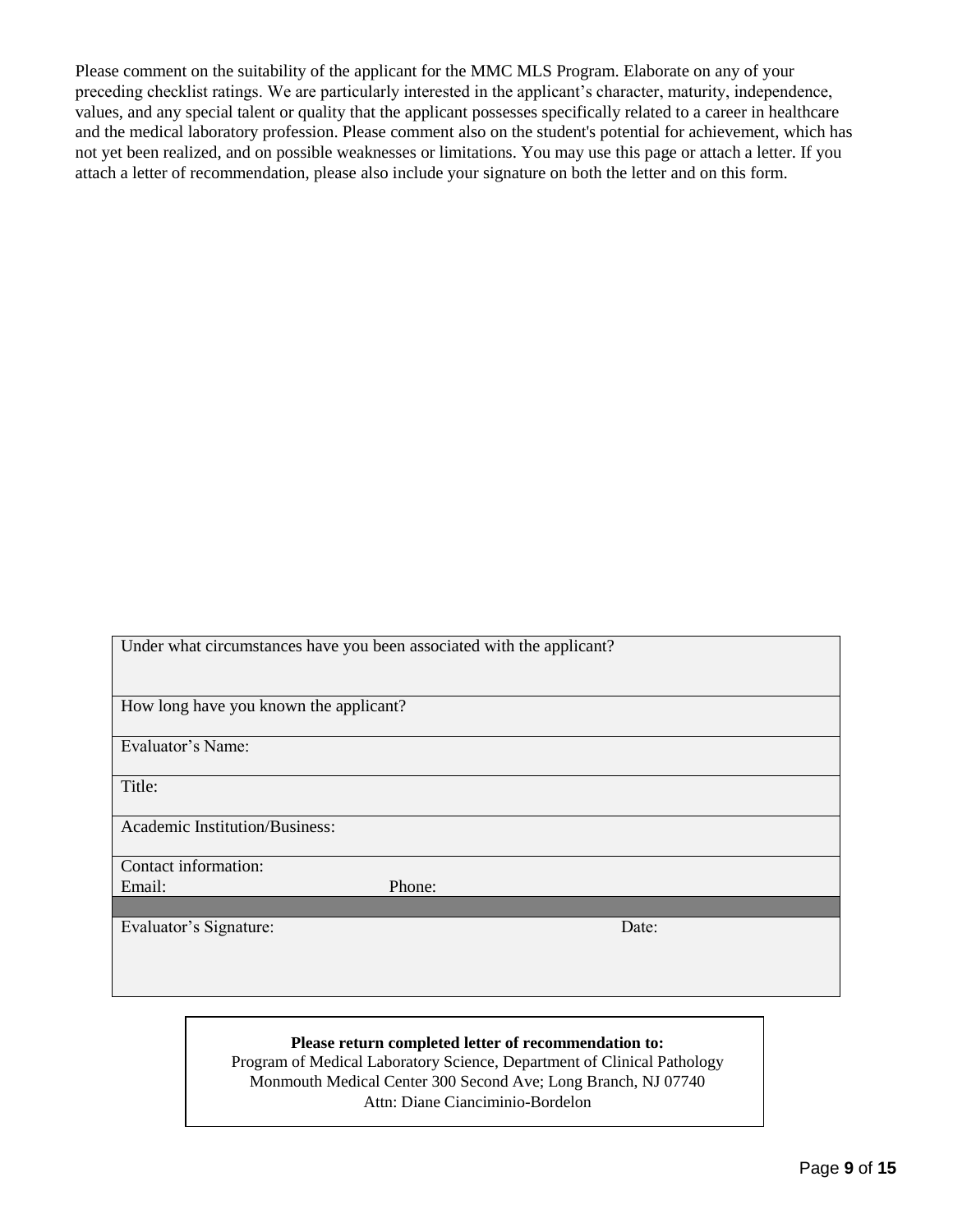# **RWJBarnabas Monmouth Medical Center**

# **MEDICAL LABORATORY SCIENCE PROGRAM LETTER OF RECOMMENDATION (Reference #2)**

has applied to our Medical Laboratory Science Program. In order to facilitate our decision for his/her acceptance, please complete the enclosed form and provide appropriate comments in the space below. Your assessment of this applicant will greatly assist the Admissions Committee in its decision. The recommendations are an important part of the application process and your time in furnishing this information is greatly appreciated.

### **CANDIDATE EVALUATION FORM**

Please check the appropriate numeric value corresponding to the applicant's level of qualification. If you are an educator, please rate the applicant in comparison to all the students you have known

| Rating<br>Scale: |   | Exceptional (Top 5%)                                                  | -   | Average- Competent and acceptable proficiency<br>(Second quartile) |
|------------------|---|-----------------------------------------------------------------------|-----|--------------------------------------------------------------------|
|                  | Д | Excellent-Exceeds requirements (Top 10%)                              |     | Below Average-Does not meet requirements<br>(Bottom 50%)           |
|                  |   | Above average- Competent and acceptable<br>proficiency (Top quartile) | N/A | Unable to determine or not applicable to the<br>candidate          |

|                                                                                                                                                                                                                                                                           | <b>RATING</b> |   |   |              |   |     |
|---------------------------------------------------------------------------------------------------------------------------------------------------------------------------------------------------------------------------------------------------------------------------|---------------|---|---|--------------|---|-----|
|                                                                                                                                                                                                                                                                           | 5             | 4 | 3 | $\mathbf{2}$ | 1 | N/A |
| Intellectual ability:                                                                                                                                                                                                                                                     |               |   |   |              |   |     |
| Able to efficiently assimilate and recall large amounts of information;<br>able to grasp and understand complex concepts.                                                                                                                                                 |               |   |   |              |   |     |
| Problem-solving ability:<br>Able to identify, analyze and solve problems                                                                                                                                                                                                  |               |   |   |              |   |     |
| <b>Originality &amp; Imagination:</b><br>Able to see and define new perspectives and approaches; able to<br>develop innovative and creative solutions                                                                                                                     |               |   |   |              |   |     |
| Independence & Resourcefulness:<br>Able to use resources at hand and develop new ones as needed;<br>works on task without direct supervision; able to effectively engage<br>in self-study                                                                                 |               |   |   |              |   |     |
| <b>Industriousness &amp; Self Discipline:</b><br>Demonstrates perseverance, diligence, and determination in<br>performing a task; possesses focus and a strong work ethic; takes<br>pride in producing high-quality work                                                  |               |   |   |              |   |     |
| <b>Motivation &amp; Positivity:</b><br>Keen, enthusiastic, and intense learner; volunteers for extra work and<br>demanding assignments; displays an energizing optimism                                                                                                   |               |   |   |              |   |     |
| <b>Resilience &amp; Adaptability:</b><br>Demonstrates tolerance of stressful environments, including the<br>ability to handle heavy academic workloads; able to adapt effectively<br>to changing situations; recovers from setbacks; copes with pressures<br>and tensions |               |   |   |              |   |     |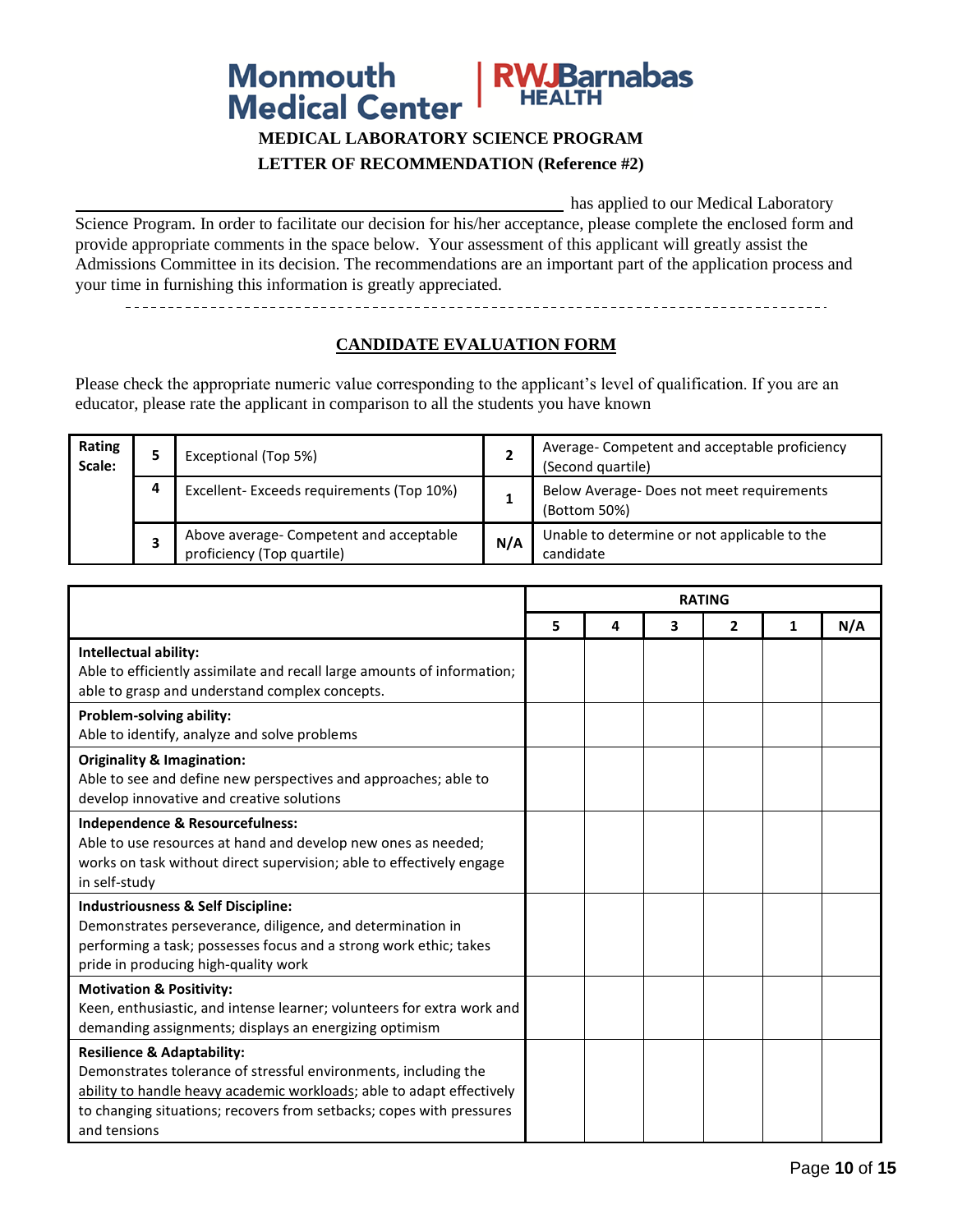|                                                                                                                                                                                                                                                            | <b>RATING</b> |   |   |   |   |     |
|------------------------------------------------------------------------------------------------------------------------------------------------------------------------------------------------------------------------------------------------------------|---------------|---|---|---|---|-----|
|                                                                                                                                                                                                                                                            | 5             | 4 | 3 | 2 | 1 | N/A |
| <b>Ethical Responsibility:</b><br>Behaves in an honest manner; cultivates personal and academic<br>integrity; adheres to principles resists peer pressure to engage in<br>unethical behavior and encourages others to behave in honest and<br>ethical ways |               |   |   |   |   |     |
| <b>Reliability &amp; Maturity:</b><br>Fulfills assignments/ projects in a timely and satisfactory manner;<br>takes responsibility for personal actions and performance                                                                                     |               |   |   |   |   |     |
| <b>Capacity for improvement:</b><br>Sets goals for continuous improvement and for learning new<br>concepts and skills; engages in reflective practice for improvement;<br>solicits and responds appropriately to feedback.                                 |               |   |   |   |   |     |
| Teamwork:<br>Works collaboratively and harmoniously with others to achieve<br>shared goals; shares information and knowledge with others; builds<br>a climate of trust and productive learning                                                             |               |   |   |   |   |     |
| <b>Communication skills:</b><br>Effectively conveys information to others using spoken words and<br>sentences; listens effectively; recognizes potential communication<br>barriers and adjusts approach or clarifies information as needed.                |               |   |   |   |   |     |
| <b>Motivation for the Medical Technology Profession</b>                                                                                                                                                                                                    |               |   |   |   |   |     |

# **Please summarize your recommendation of this applicant by choosing one of the following statements:**

| Outstanding: I feel that this applicant is an outstanding candidate for the MMC-MLS program. This applicant has<br>the strong capacity for performing at the honors level; and will not only excel in, but also be an asset to the<br>program. I expect this individual to pass the National Board Certification Exam with great success and become an<br>exceptional laboratory technologist.<br>****Note: this category is reserved for only the best of the best students (top 2% of all students) |
|-------------------------------------------------------------------------------------------------------------------------------------------------------------------------------------------------------------------------------------------------------------------------------------------------------------------------------------------------------------------------------------------------------------------------------------------------------------------------------------------------------|
| <b>Excellent:</b> I feel that this applicant is an excellent candidate for the MMC-MLS program. I expect the<br>applicant to do very well in the program, pass the National Board Certification Exam, and become an<br>excellent laboratory technologist.                                                                                                                                                                                                                                             |
| Good: I feel that this applicant is a good candidate for the MMC-MLS program. I believe this applicant cam succeed<br>in the program and pass the National Board Certification Exam with a positive attitude, persistence, and extra work.<br>I believe this applicant has the capacity to become a good laboratory technologist.                                                                                                                                                                     |
| Reservations: I have reservations about this applicant. I believe this applicant is likely to experience<br>problems in the MMC-MLT/MLS program and/or passing the National Board Certification Exam and/or<br>becoming a laboratory technologist. (Please explain on next page.)                                                                                                                                                                                                                     |
| Not Recommended: (Please explain on next page.)                                                                                                                                                                                                                                                                                                                                                                                                                                                       |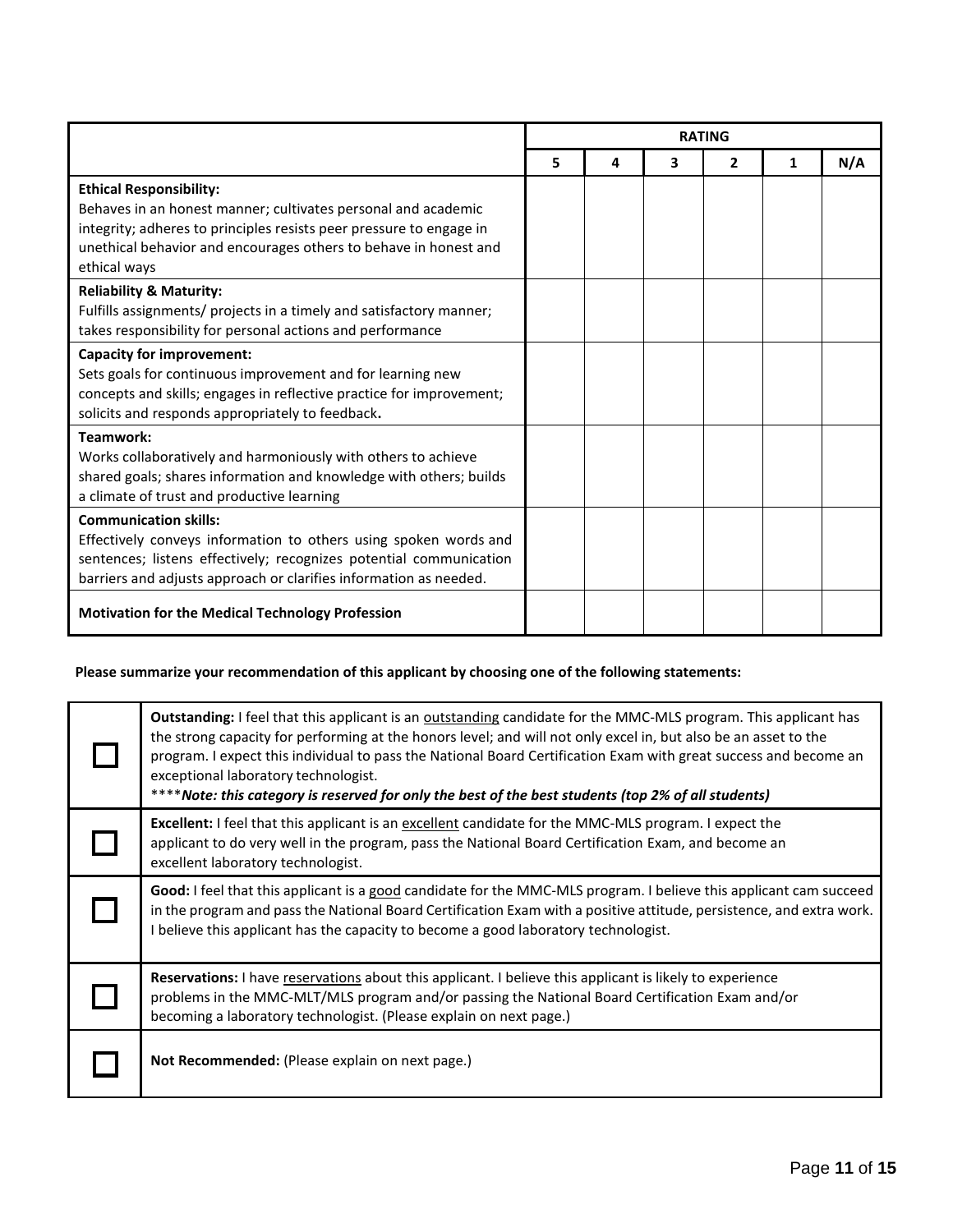Please comment on the suitability of the applicant for the MMC MLS Program. Elaborate on any of your preceding checklist ratings. We are particularly interested in the applicant's character, maturity, independence, values, and any special talent or quality that the applicant possesses specifically related to a career in healthcare and the medical laboratory profession. Please comment also on the student's potential for achievement and weaknesses or limitations. You may use this page or attach a letter. If you attach a letter of recommendation, please also include your signature on both the letter and on this form.

| Under what circumstances have you been associated with the applicant? |        |  |  |  |
|-----------------------------------------------------------------------|--------|--|--|--|
|                                                                       |        |  |  |  |
| How long have you known the applicant?                                |        |  |  |  |
| Evaluator's Name:                                                     |        |  |  |  |
| Title:                                                                |        |  |  |  |
| <b>Academic Institution/Business:</b>                                 |        |  |  |  |
| Contact information:                                                  |        |  |  |  |
| Email:                                                                | Phone: |  |  |  |
|                                                                       |        |  |  |  |
| Evaluator's Signature:                                                | Date:  |  |  |  |
|                                                                       |        |  |  |  |
|                                                                       |        |  |  |  |
|                                                                       |        |  |  |  |

#### **Please return completed letter of recommendation to:**

Program of Medical Laboratory Science, Department of Clinical Pathology Monmouth Medical Center 300 Second Ave; Long Branch, NJ 07740 Attn: Diane Cianciminio-Bordelon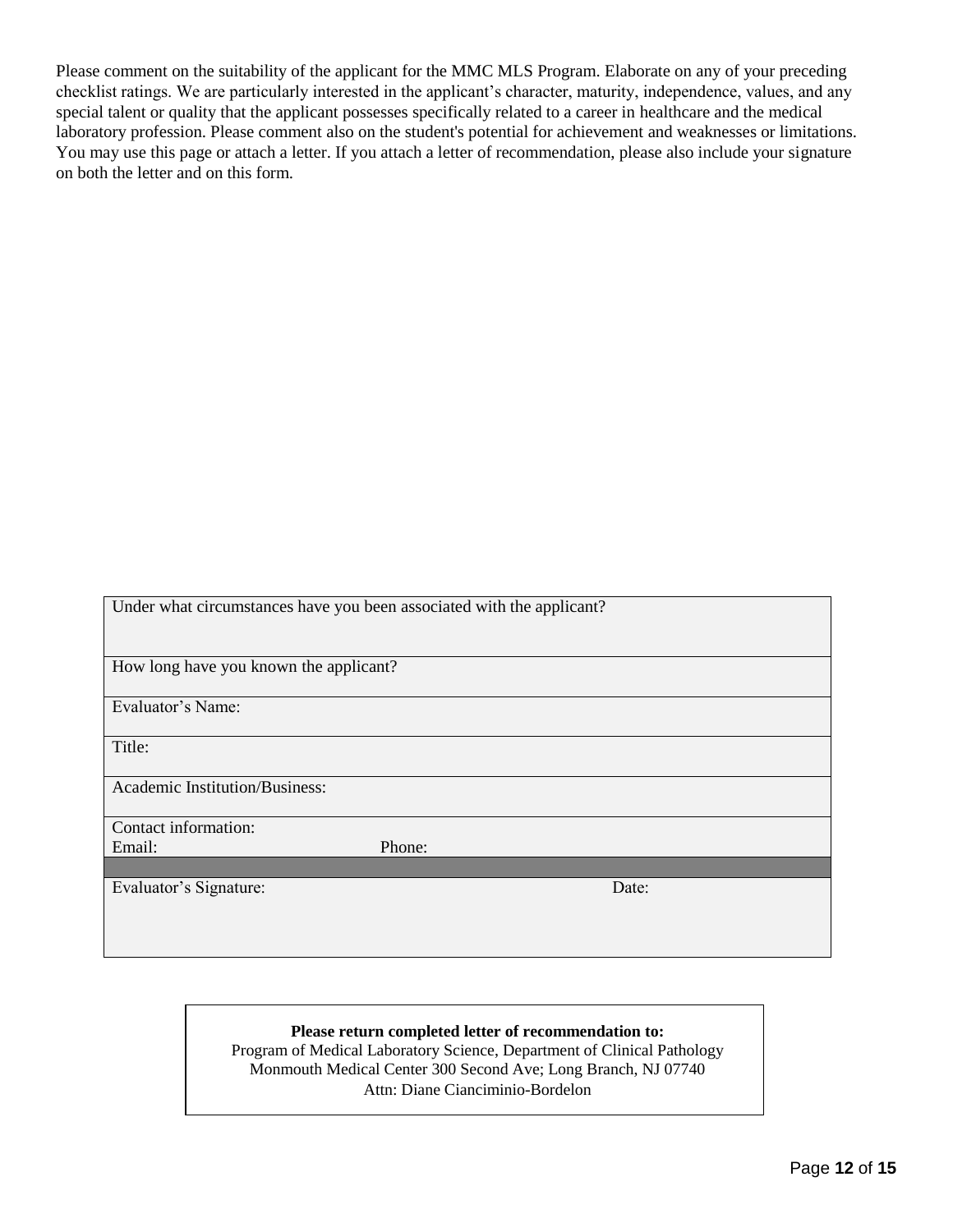# **RWJBarnabas Monmouth Medical Center**

## **MEDICAL LABORATORY SCIENCE PROGRAM LETTER OF RECOMMENDATION (Reference #3)**

has applied to our Medical Laboratory Science Program. In order to facilitate our decision for his/her acceptance, please complete the enclosed form and provide appropriate comments in the space below. Your assessment of this applicant will greatly assist the Admissions Committee in its decision. The recommendations are an important part of the application process and your time in furnishing this information is greatly appreciated.

## **CANDIDATE EVALUATION FORM**

Please check the appropriate numeric value corresponding to the applicant's level of qualification. If you are an educator, please rate the applicant in comparison to all the students you have known

| Rating<br>Scale: |   | Exceptional (Top 5%)                                                  | ∠   | Average- Competent and acceptable proficiency<br>(Second quartile) |
|------------------|---|-----------------------------------------------------------------------|-----|--------------------------------------------------------------------|
|                  | 4 | Excellent-Exceeds requirements (Top 10%)                              |     | Below Average-Does not meet requirements<br>(Bottom 50%)           |
|                  |   | Above average- Competent and acceptable<br>proficiency (Top quartile) | N/A | Unable to determine or not applicable to the<br>candidate          |

|                                                                                                                                                                                                                                                                           | <b>RATING</b> |   |   |   |   |     |
|---------------------------------------------------------------------------------------------------------------------------------------------------------------------------------------------------------------------------------------------------------------------------|---------------|---|---|---|---|-----|
|                                                                                                                                                                                                                                                                           | 5             | 4 | 3 | 2 | 1 | N/A |
| Intellectual ability:<br>Able to efficiently assimilate and recall large amounts of information;<br>able to grasp and understand complex concepts.                                                                                                                        |               |   |   |   |   |     |
| Problem-solving ability:<br>Able to identify, analyze and solve problems                                                                                                                                                                                                  |               |   |   |   |   |     |
| <b>Originality &amp; Imagination:</b><br>Able to see and define new perspectives and approaches; able to<br>develop innovative and creative solutions                                                                                                                     |               |   |   |   |   |     |
| Independence & Resourcefulness:<br>Able to use resources at hand and develop new ones as needed;<br>works on task without direct supervision; able to effectively engage<br>in self-study                                                                                 |               |   |   |   |   |     |
| <b>Industriousness &amp; Self Discipline:</b><br>Demonstrates perseverance, diligence, and determination in<br>performing a task; possesses focus and a strong work ethic; takes<br>pride in producing high-quality work                                                  |               |   |   |   |   |     |
| <b>Motivation &amp; Positivity:</b><br>Keen, enthusiastic, and intense learner; volunteers for extra work and<br>demanding assignments; displays an energizing optimism                                                                                                   |               |   |   |   |   |     |
| <b>Resilience &amp; Adaptability:</b><br>Demonstrates tolerance of stressful environments, including the<br>ability to handle heavy academic workloads; able to adapt effectively<br>to changing situations; recovers from setbacks; copes with pressures<br>and tensions |               |   |   |   |   |     |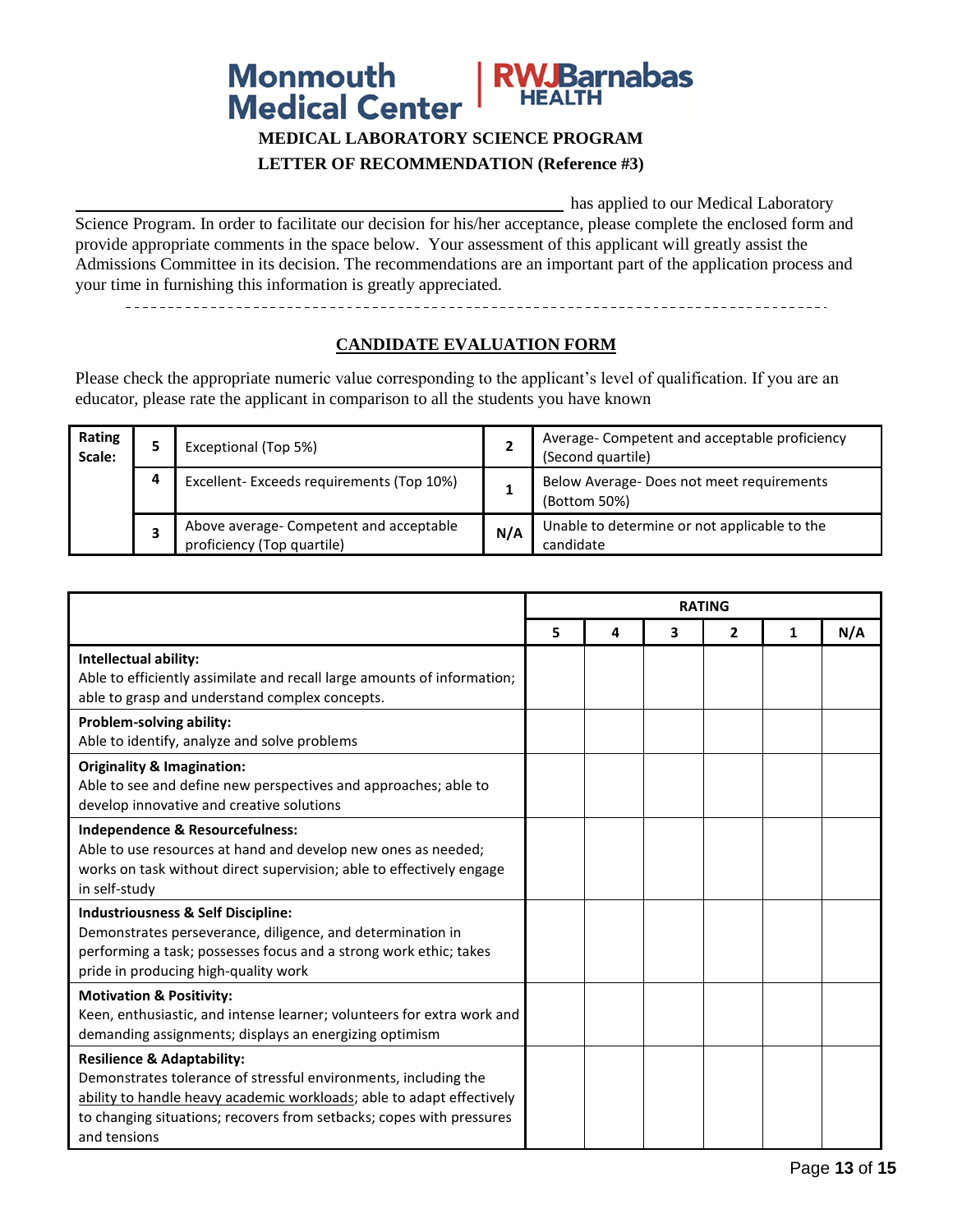|                                                                                                                                                                                                                                                            | <b>RATING</b> |   |   |   |   |     |
|------------------------------------------------------------------------------------------------------------------------------------------------------------------------------------------------------------------------------------------------------------|---------------|---|---|---|---|-----|
|                                                                                                                                                                                                                                                            | 5             | 4 | 3 | 2 | 1 | N/A |
| <b>Ethical Responsibility:</b><br>Behaves in an honest manner; cultivates personal and academic<br>integrity; adheres to principles resists peer pressure to engage in<br>unethical behavior and encourages others to behave in honest and<br>ethical ways |               |   |   |   |   |     |
| <b>Reliability &amp; Maturity:</b><br>Fulfills assignments/ projects in a timely and satisfactory manner;<br>takes responsibility for personal actions and performance                                                                                     |               |   |   |   |   |     |
| <b>Capacity for improvement:</b><br>Sets goals for continuous improvement and for learning new<br>concepts and skills; engages in reflective practice for improvement;<br>solicits and responds appropriately to feedback.                                 |               |   |   |   |   |     |
| Teamwork:<br>Works collaboratively and harmoniously with others to achieve<br>shared goals; shares information and knowledge with others; builds<br>a climate of trust and productive learning                                                             |               |   |   |   |   |     |
| <b>Communication skills:</b><br>Effectively conveys information to others using spoken words and<br>sentences; listens effectively; recognizes potential communication<br>barriers and adjusts approach or clarifies information as needed.                |               |   |   |   |   |     |
| <b>Motivation for the Medical Technology Profession</b>                                                                                                                                                                                                    |               |   |   |   |   |     |

# **Please summarize your recommendation of this applicant by choosing one of the following statements:**

| Outstanding: I feel that this applicant is an outstanding candidate for the MMC-MLS program. This applicant has<br>the strong capacity for performing at the honors level; and will not only excel in, but also be an asset to the<br>program. I expect this individual to pass the National Board Certification Exam with great success and become an<br>exceptional laboratory technologist.<br>****Note: this category is reserved for only the best of the best students (top 2% of all students) |
|-------------------------------------------------------------------------------------------------------------------------------------------------------------------------------------------------------------------------------------------------------------------------------------------------------------------------------------------------------------------------------------------------------------------------------------------------------------------------------------------------------|
| Excellent: I feel that this applicant is an excellent candidate for the MMC-MLS program. I expect the<br>applicant to do very well in the program, pass the National Board Certification Exam, and become an<br>excellent laboratory technologist.                                                                                                                                                                                                                                                    |
| Good: I feel that this applicant is a good candidate for the MMC-MLS program. I believe this applicant cam succeed<br>in the program and pass the National Board Certification Exam with a positive attitude, persistence, and extra work.<br>I believe this applicant has the capacity to become a good laboratory technologist.                                                                                                                                                                     |
| Reservations: I have reservations about this applicant. I believe this applicant is likely to experience<br>problems in the MMC-MLT/MLS program and/or passing the National Board Certification Exam and/or<br>becoming a laboratory technologist. (Please explain on next page.)                                                                                                                                                                                                                     |
| Not Recommended: (Please explain on next page.)                                                                                                                                                                                                                                                                                                                                                                                                                                                       |